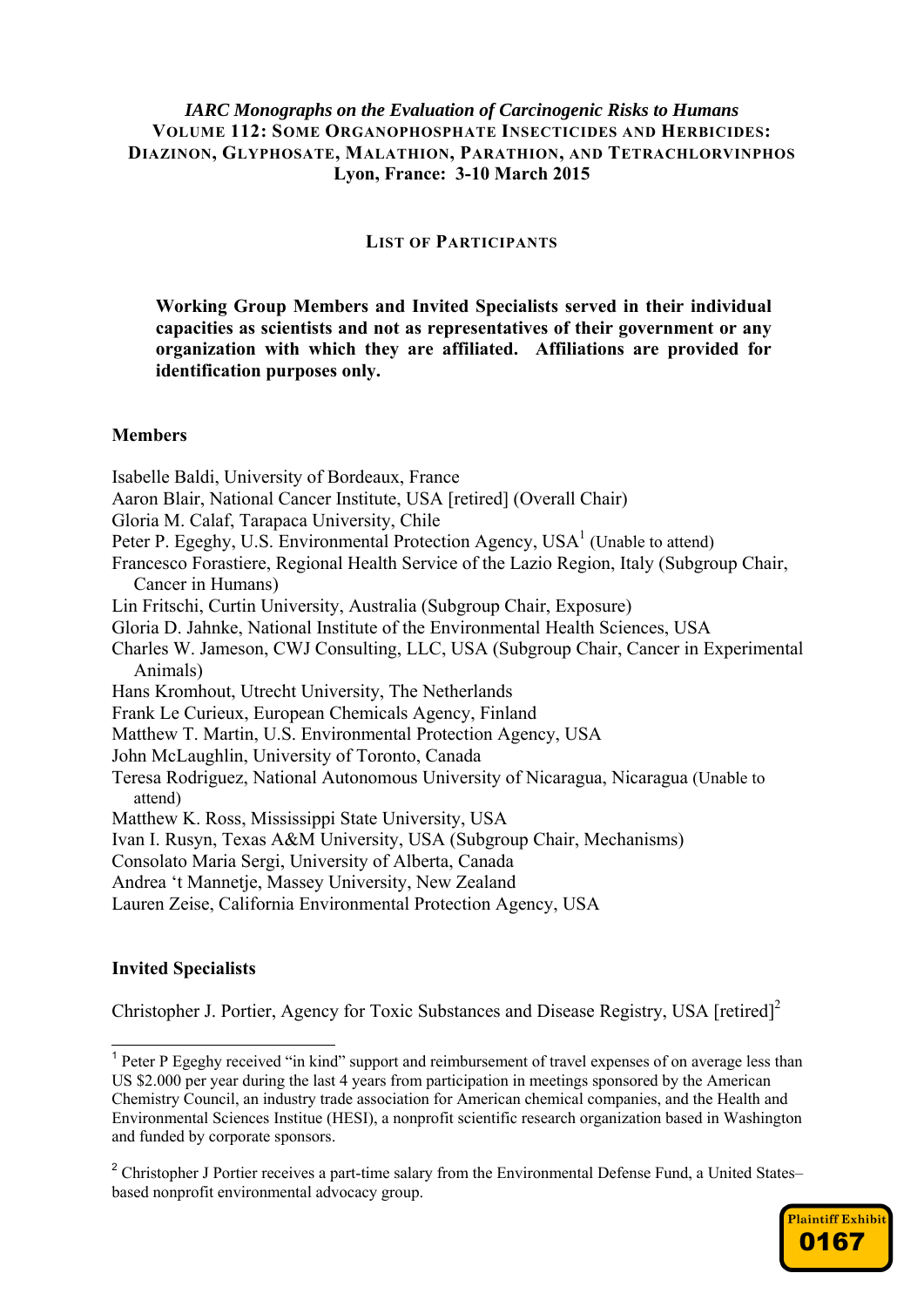## *IARC Monographs on the Evaluation of Carcinogenic Risks to Humans*  **VOLUME 112: SOME ORGANOPHOSPHATE INSECTICIDES AND HERBICIDES: DIAZINON, [GLYPHOSATE](https://www.baumhedlundlaw.com/toxic-tort-law/monsanto-roundup-lawsuit/), MALATHION, PARATHION, AND TETRACHLORVINPHOS Lyon, France: 3-10 March 2015**

#### **Representatives of national and international health agencies**

Amira Ben Amara, National Agency for Sanitary and Environmental Product Control, Tunisia (Unable to attend) Catherine Eiden, U.S. Environmental Protection Agency, USA (Unable to attend) Marie-Estelle Gouze, for the French Agency for Food, Environment and Occupational Health and Safety, France Jesudosh Rowland, U.S. Environmental Protection Agency, USA

# **Observers**

Mette Kirstine Boye Jensen, for Cheminova  $A/S$ , Denmark<sup>3</sup> Béatrice Fervers, for the Léon Bérard Centre, France Elodie Giroux, University Jean-Moulin Lyon 3, France Thomas Sorahan, for Monsanto Company, USA<sup>4</sup> Christian Strupp, for the European Crop Protection Association, Belgium<sup>5</sup> Patrice Sutton, for the University of California, San Francisco, Program on Reproductive Health and the Environment,  $USA<sup>6</sup>$ 

#### **IARC secretariat**

Lamia Benbrahim-Tallaa, Section of *IARC Monographs* Rafael Carel, Visiting Scientist, University of Haifa, Israel, Section of *IARC Monographs* Fatiha El Ghissassi, Section of *IARC Monographs* Sonia El-Zaemey, Section of the Environment and Radiation Yann Grosse, Section of *IARC Monographs* Neela Guha, Section of *IARC Monographs* Kathryn Guyton, Section of *IARC Monographs (Responsible Officer)*  Charlotte Le Cornet, Section of the Environment and Radiation Maria Leon Roux, Section of the Environment and Radiation

<sup>&</sup>lt;sup>3</sup> Mette Kristine Boye Kristensen is employed by Cheminova A/S, Denmark, a global company developing, producing and marketing crop protection products.

<sup>&</sup>lt;sup>4</sup> Tom Sorahan is a member of the European Glyphosphate Toxicology Advisory Panel, and received reimbursement of travel cost from Monsanto to attend EuroTox 2012.

<sup>&</sup>lt;sup>5</sup> Christian Strupp is employed by ADAMA Agricultural Solutions Ltd, Israel, a producer of Diazinone and Glyphosphate.

<sup>&</sup>lt;sup>6</sup> Patrice Sutton's attendance of this Monographs meeting is supported by the Clarence E. Heller Charitable Foundation, a philanthropic charity with a mission to protect and improve the quality of life through support of programs in the environment, human health, education and the arts.